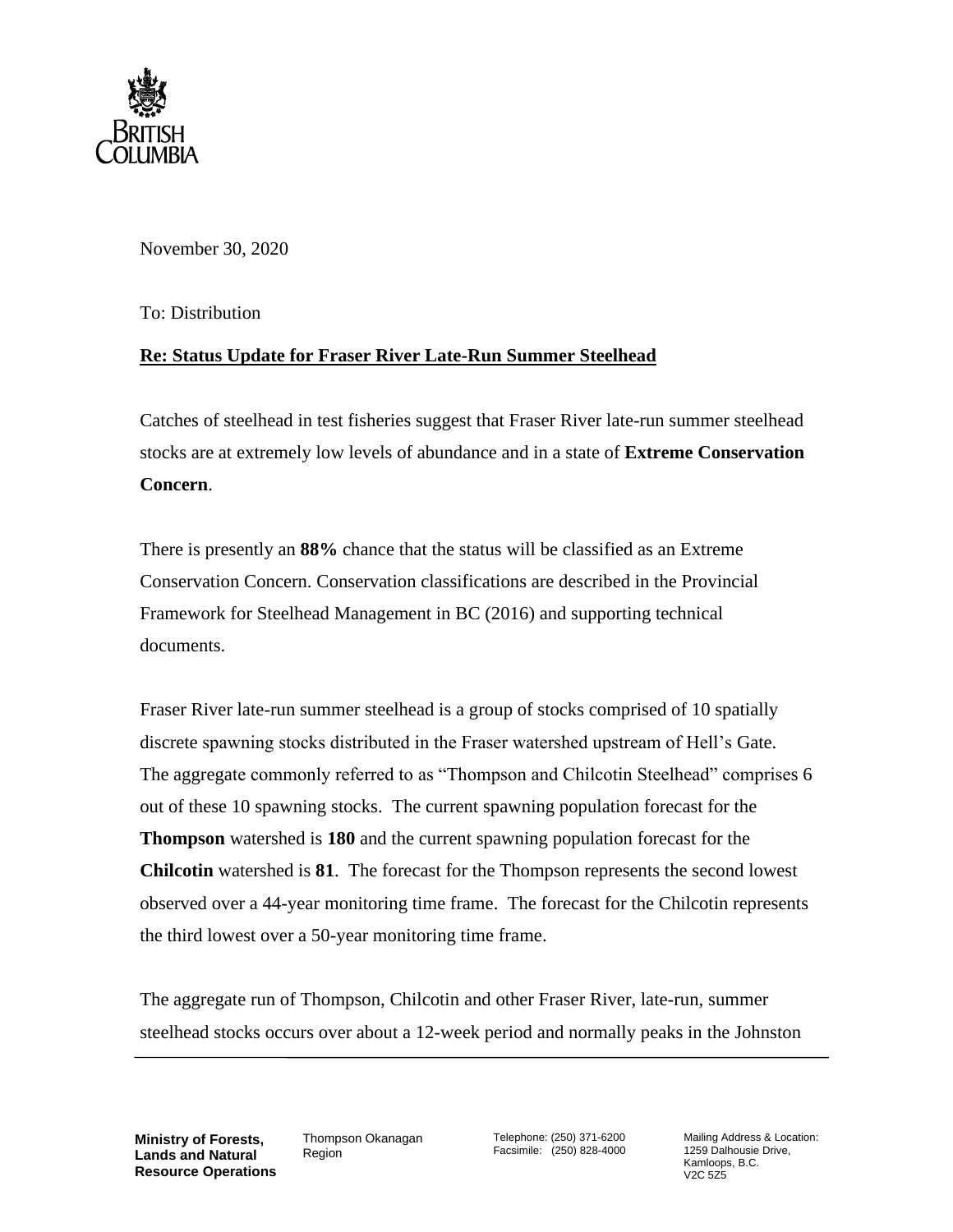Straits and in Juan de Fuca Strait in late September. In the lower Fraser test fishing area near Fort Langley, the run normally begins in late August and continues into the latter half of November, peaking around October 10. As of today, more than **99%** of the run is expected to have passed the test fishing area (Table 1).

This report concludes a series of 5 reports issued over the course of October and November on the status of Fraser River Late-Run Summer Steelhead. An update will be provided in the summer of 2021 following the completion of population abundance assessments in the spawning areas.

Robert Bison Fisheries Stock Assessment Biologist Fish & Wildlife Branch

For your information, the following data are attached:

## **List of Tables:**

Table 1. The expected proportion of the run that has migrated passed the test fishing site on a given date.

## **List of Figures:**

Figure 1. The estimated spawning abundances of Thompson River steelhead in relation to conservation reference points. The last data point illustrates the expected spawner abundance for this season's return which will spawn in the spring of 2021.

Figure 2. The estimated spawning abundances of Chilcotin River steelhead in relation to conservation reference points. The last data point illustrates the expected spawner abundance for this season's return which will spawn in the spring of 2021.

Figure 3. Observed catches of steelhead in the Albion chum and chinook test fisheries to date, illustrated by the diamonds and squares, respectively. The lines illustrate the "average" pattern expected for the balance of the season, given the observed catches to date, the historical data on run timing and the historical data on the steelhead catching efficiency of the two gillnets.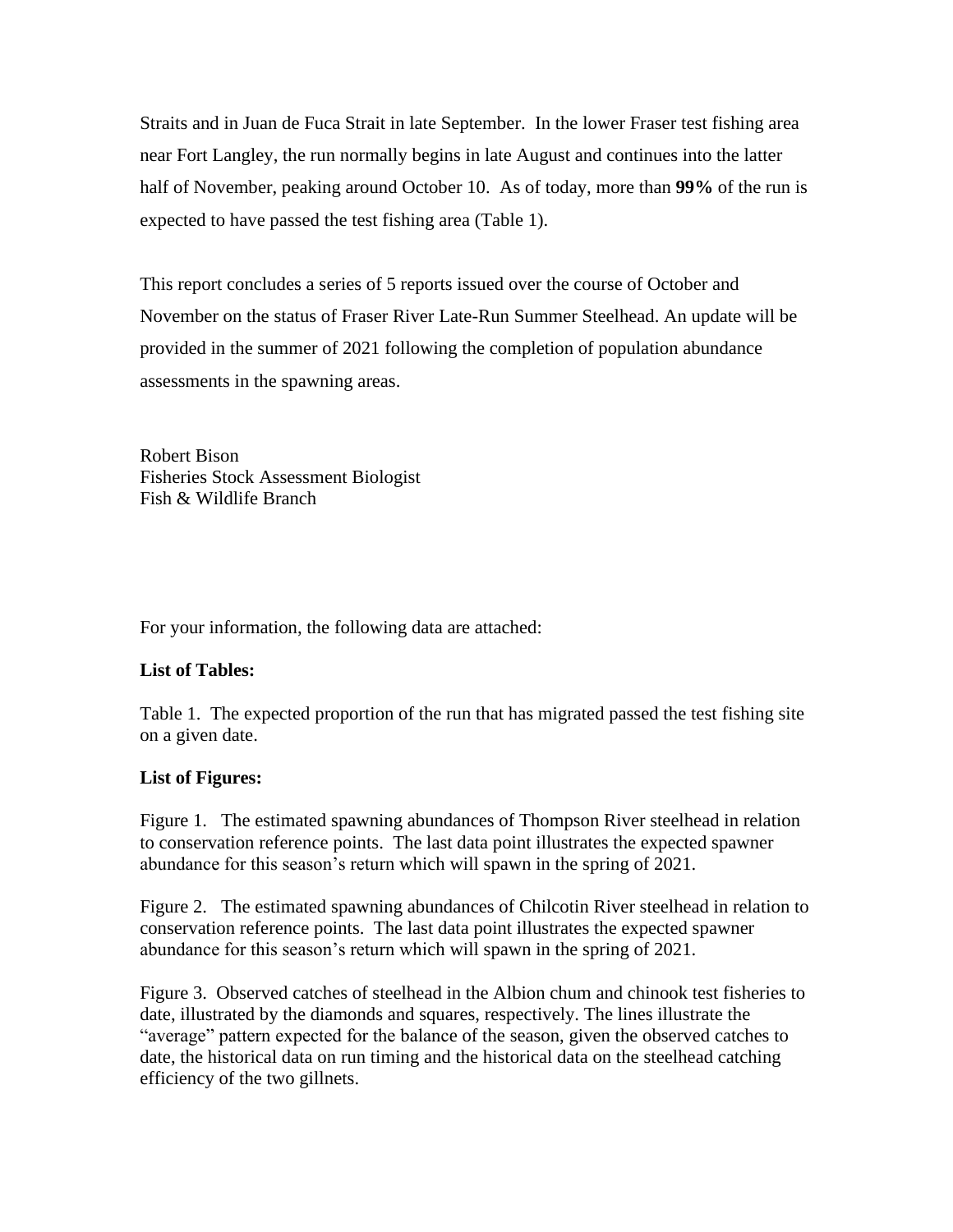| Date      | Proportion of Run |
|-----------|-------------------|
| 22-Oct    | 72%               |
| $23-Oct$  | 73%               |
| 24-Oct    | 75%               |
| $25-Oct$  | 76%               |
| $26$ -Oct | 78%               |
| 27-Oct    | 79%               |
| 28-Oct    | 80%               |
| 29-Oct    | 82%               |
| 30-Oct    | 83%               |
| 31-Oct    | 84%               |
| 01-Nov    | 85%               |
| 02-Nov    | 86%               |
| 03-Nov    | 87%               |
| 04-Nov    | 88%               |
| 05-Nov    | 89%               |
| 06-Nov    | 90%               |
| 07-Nov    | 91%               |
| 08-Nov    | 92%               |
| 09-Nov    | 92%               |
| 10-Nov    | 93%               |
| 11-Nov    | 94%               |
| 12-Nov    | 94%               |
| 13-Nov    | 95%               |
| 14-Nov    | 95%               |
| 15-Nov    | 96%               |
| 16-Nov    | 96%               |
| 17-Nov    | 96%               |
| 18-Nov    | 97%               |
| 19-Nov    | 97%               |
| 20-Nov    | 97%               |
| 21-Nov    | 98%               |
| 22-Nov    | 98%               |
| 23-Nov    | 98%               |
| 24-Nov    | 98%               |
| 25-Nov    | 99%               |
| 26-Nov    | 99%               |
| 27-Nov    | 99%               |
| 28-Nov    | 99%               |
| 29-Nov    | 99%               |
| 30-Nov    | 99%               |

Table 1. The expected proportion of the run that has migrated passed the test fishing site on a given date.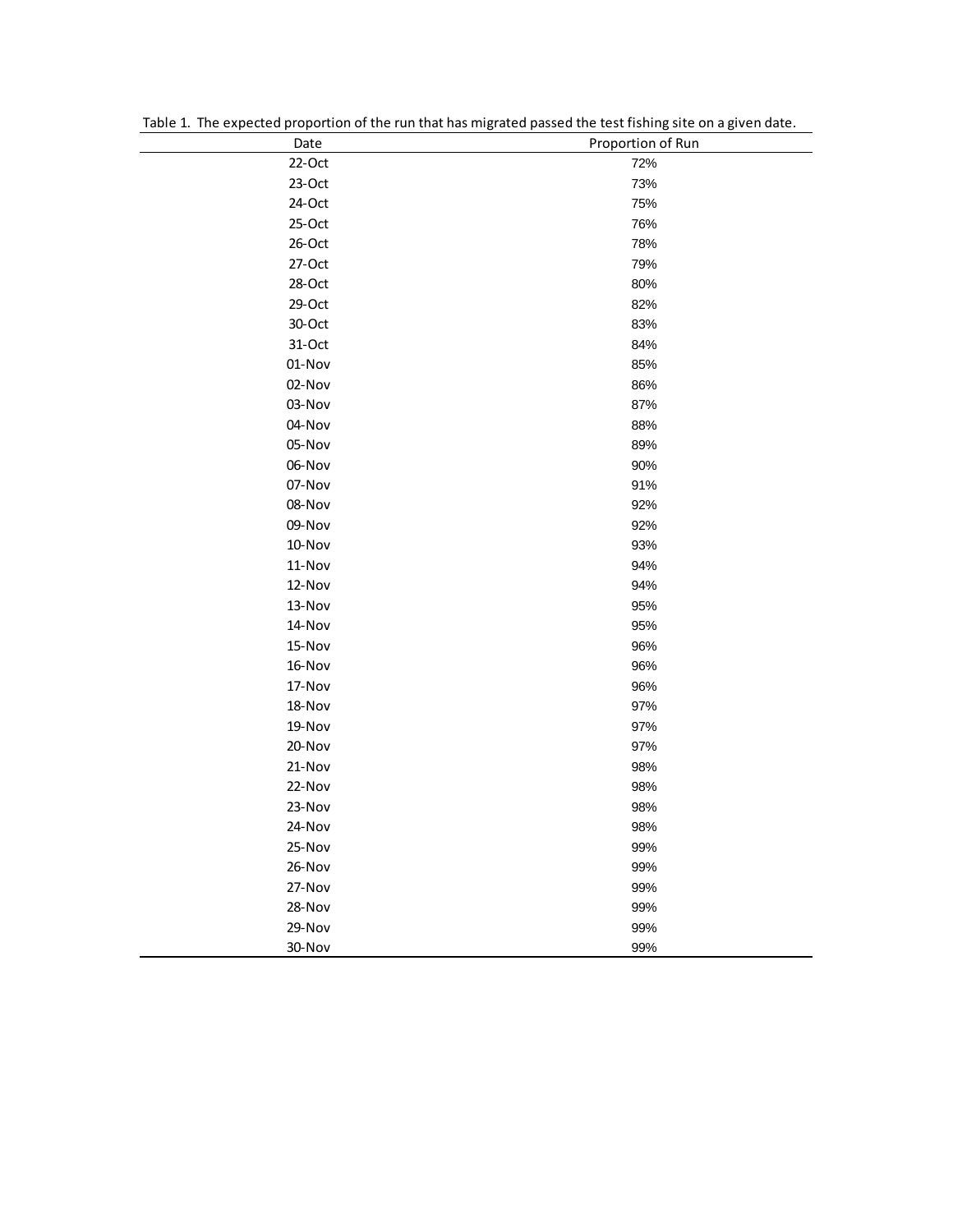

**Figure 1. The estimated spawning abundances of Thompson River steelhead in relation to conservation reference points. The last data point illustrates the expected spawner abundance for this season's return which will spawn in the spring of 2021.** 



**Figure 2. The estimated spawning abundances of Chilcotin River steelhead in relation to conservation reference points. The last data point illustrates the expected spawner abundance for this season's return which will spawn in the spring of 2021.**